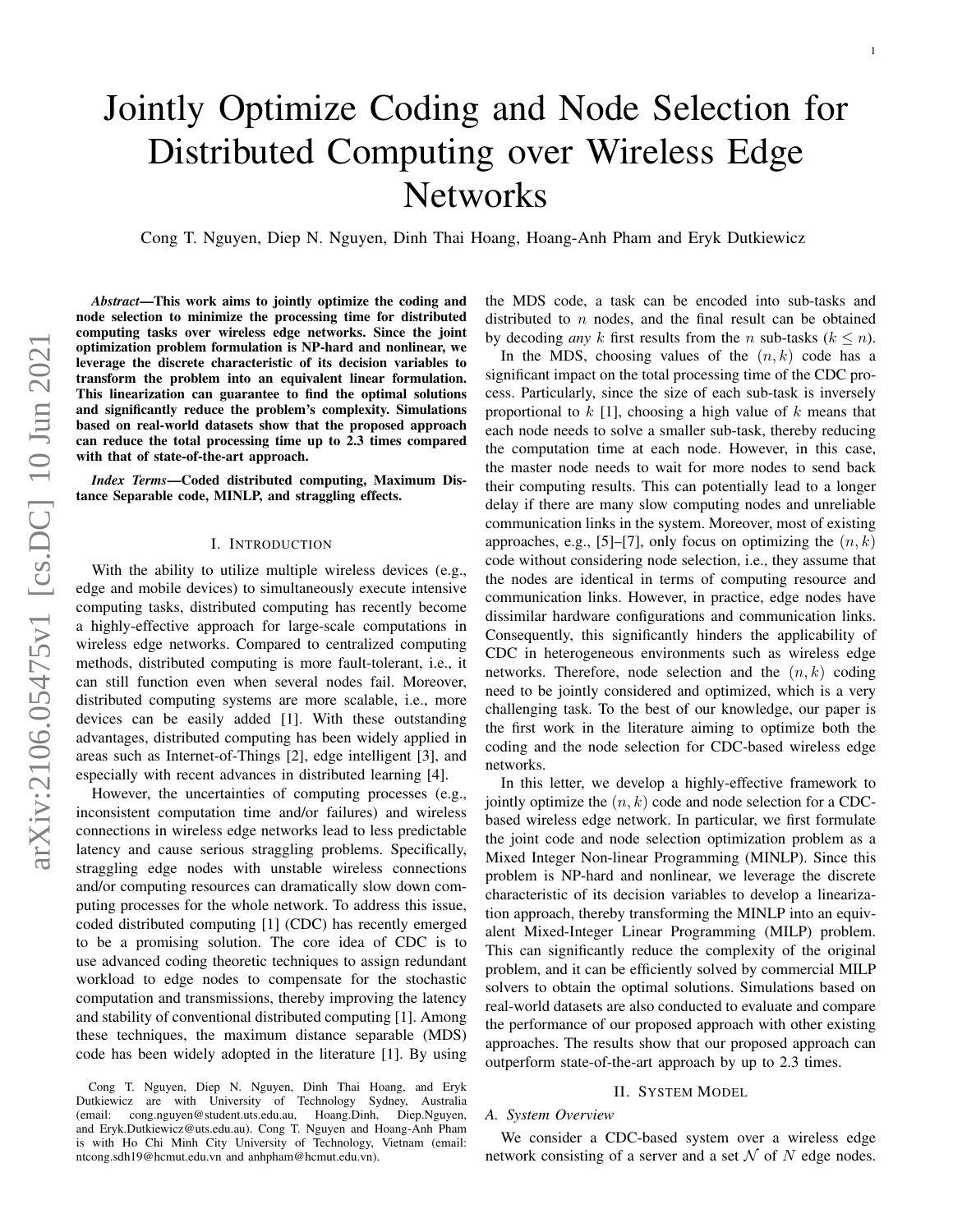

Fig. 1: Illustration of a coded distributed computing system.

Upon receiving a computing task  $D$ , the server first divides it into k sub-tasks using the  $(n, k)$  MDS code. Then, these  $k$  sub-tasks are encoded into n identical coded sub-tasks and sent to *n* nodes ( $n \leq N$ ). With the MDS code, the size of the sub-task sent to node i is  $d = D/k$ , where D is the size of task  $D$ . The total time  $t_i$  needed for node i to complete a sub-task is  $t_i = t_i^s + t_i^c$ , where  $t_i^s$  is the total communication time it takes for the server to send the sub-task to node  $i$  and for node i to send the result back to the server. Moreover,  $t_i^c$  is the computation time for node i to obtain the result for its assigned sub-task. After receiving the assigned subtasks, the nodes then perform the computations locally and send the results to the server once they finish. The server only needs the first  $k$  ( $k \leq n$ ) results among those of the *n* subtasks to be able to derive the final result of  $D$ . Let  $K$  denote the set of the first  $k$  nodes that successfully send the result back to the server. Then, the total processing time  $T$  can be defined by  $T = \max\{t_k : \forall k \in \mathcal{K}\}\$ . For example, if we have  $(n, k) = (4, 2)$  and  $\{t_i\} = \{1, 5, 9, 3\}$ , then  $T = t_4 = 3$ .

#### *B. Computation Model*

The computation time of a node consists of the deterministic and stochastic computation time, i.e.,  $t_i^c = t_i^d + t_i^r$ . The deterministic computation time is given by  $t_i^d = d/\eta_i = D/k\eta_i$ , where  $\eta_i$  is the number of computations that node i can perform per second, and  $D$  is the size of task  $D$ . The stochastic computation time is assumed to follow an exponential distribution, i.e.,  $p_{t_i^r} = \lambda_i e^{-\lambda_i t}$ , where  $\lambda_i = \alpha_i \eta_i / d$ .  $\alpha_i$  represents the stochastic component of computation time coming from random memory access [\[8\]](#page-3-6). Thus, the expected value of  $t_i^r$  is  $E[t_i^r] = 1/\lambda_i = D/k\eta_i\alpha_i.$ 

#### *C. Communication Model*

The communication time between a node and the server depends on the communication link between them, which might be different for each node. Typically, the communication time can be expressed as  $t_i^s = \tau_i (N_i^d + N_i^u)$ , where  $\tau_i$  is the deterministic time to upload/download a sub-task.  $N_i^d$  and  $N_i^u$  are the numbers of attempts required for a successful transmission. We assume that  $N_i^d$  and  $N_i^u$  follow a geometric distribution with probability  $p_i$ , and  $N_i^d = N_i^u$  [\[8\]](#page-3-6). Then, the expected value of  $t_i^s$  is  $E[t_i^s] = 2\tau_i/p_i$ .

# III. PROBLEM FORMULATION AND SOLUTIONS

# *A. Problem Formulation*

In this work, we aim to minimize the total processing time  $T$  of a task by jointly optimizing the  $(n, k)$  code and the node selection for the CDC-based wireless edge network where the edge nodes have different computing power  $\eta_i$  and transmission time  $\tau_i$ . To this end, we formulate the considered problem as model  $P_1$  as follows:

$$
\min_{n,k,\mathbf{c},\mathbf{x}} T,\tag{1}
$$

$$
\text{s.t.} \sum_{i \in \mathcal{N}} c_i = n,\tag{2}
$$

<span id="page-1-1"></span><span id="page-1-0"></span>
$$
x_i \le c_i, \qquad \forall i \in \mathcal{N}, \quad (3)
$$

<span id="page-1-9"></span><span id="page-1-3"></span><span id="page-1-2"></span>
$$
\sum_{i \in \mathcal{N}} x_i = k,\tag{4}
$$

$$
t_i + (1 - x_i)M \ge \frac{2\tau_i}{p_i} + \frac{D}{k\eta_i(1 + \alpha_i)}, \ \forall i \in \mathcal{N}, \tag{5}
$$

<span id="page-1-5"></span><span id="page-1-4"></span>
$$
T \ge \sum_{i \in \mathcal{N}} t_i,\tag{6}
$$

$$
k \leq n,\tag{7}
$$

<span id="page-1-6"></span>
$$
n \le N,\tag{8}
$$

<span id="page-1-7"></span>
$$
c_i, x_i \in \{0, 1\}, \qquad \forall i \in \mathcal{N}, \quad (9)
$$

<span id="page-1-8"></span>
$$
n, k \in \mathbb{N}.\tag{10}
$$

In  $P_1$ , objective [\(1\)](#page-1-0) aims to minimize the total processing time  $T$  of task  $D$ . Constraints [\(2\)](#page-1-1) to [\(4\)](#page-1-2) set the values for  $c$  and x which represent the nodes selection decisions. Particularly,  $c_i = 1$  if node i is among the n nodes selected, and  $x_i = 1$  if node  $i \in \mathcal{K}$ . In this way, these constraints ensure that (i) there are *n* nodes selected, (ii) if node *i* is selected, then  $c_i = 1$ , (iii)  $k$  nodes are selected from  $n$  nodes, and (iv) there are exactly k nodes with  $x_i = 1$ .

Then, constraint [\(5\)](#page-1-3) determines the processing time  $t_i$  of the selected k nodes. M is a large number to ensure that  $t_i$  is bounded for only the nodes with  $x_i = 1$ . After the  $t_i, \forall i \in \mathcal{N}$ , are bounded, constraint  $(6)$  ensures that T is bounded by the highest  $t_i$ . Constraints [\(7\)](#page-1-5) and [\(8\)](#page-1-6) set the conditions for n and k, i.e.,  $k \leq n \leq N$ . Finally, constraints [\(9\)](#page-1-7) and [\(10\)](#page-1-8) set the value domains for  $n, k, c_i$ , and  $x_i$ .

### *B. Complexity of the MINLP Formulation*

From the above formulation, we can observe two characteristics regarding its complexity. First, the considered optimization problem is NP-hard as proven in Proposition 1.

# Proposition 1. *The optimization problem*  $P_1$  *is NP-hard.*

*Proof:* The considered problem can be decomposed into two sub-problems, namely MDS code optimization and node selection. The node selection sub-problem, defined by [\(3\)](#page-1-9)-[\(10\)](#page-1-8) is equivalent to the 0-1 knapsack problem [\[11\]](#page-3-7). Therefore,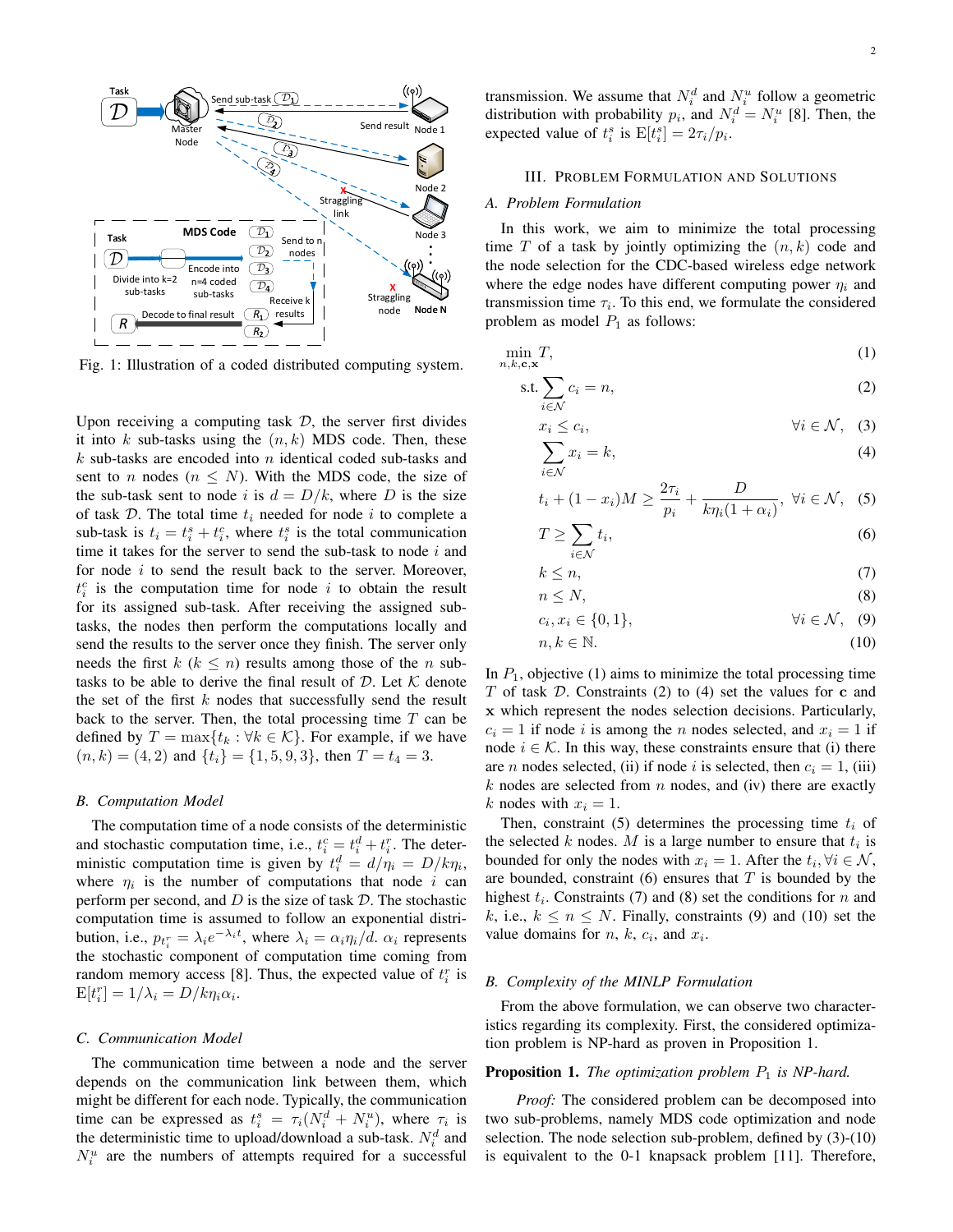the node selection sub-problem is NP-hard. Consequently, the considered joint optimization problem is NP-hard.

Moreover, constraint [\(5\)](#page-1-3) is nonlinear due to the appearance of  $k$  at the denominator, and consequently it makes  $P_1$  to be an MINLP problem [\[12\]](#page-3-8). Thus, in the following section, we first propose an effective method to convert  $P_1$  into an equivalent MILP problem, namely  $P_2$ , by using a linearization technique. After that,  $P_2$  can be effectively solved by using commercial solvers. Note that many commercial solvers can find the optimal solution for MILP problems. Moreover, MILP solvers usually can obtain the optimal solution much faster than those of the MINLP solvers [\[12\]](#page-3-8). As a result, it is very effective to deploy at the server to quickly find the optimal decisions for CDC processes.

### *C. Proposed Linearization Approach*

In order to transform  $P_1$  to an equivalent MILP problem, we first exploit the discrete nature of variable  $k$  by introducing the following constraints:

$$
\sum_{j \in \mathcal{N}} jy_j = k,\tag{11}
$$

$$
\sum_{j \in \mathcal{N}} y_j = 1,\tag{12}
$$

$$
y_j \in \{0, 1\}, \forall j \in \mathcal{N}.\tag{13}
$$

Constraints [\(11\)](#page-2-0) and [\(12\)](#page-2-1) ensure that the newly introduced binary variables  $y_j$  equal 1 only when  $j = k$ . For example, if  $k = 2$  then  $y_2 = 1$ , while  $y_j = 0, \forall j \neq k$ . Then, constraint [\(5\)](#page-1-3) can be transformed to a linear format, i.e.,

<span id="page-2-2"></span>
$$
t_i + (1 - x_i)M \ge \frac{2\tau_i}{p_i} + \sum_{j=1}^{N} y_j \left(\frac{D}{j\eta_i} + \frac{D}{j\eta_i \alpha_i}\right). \tag{14}
$$

 $P_2$  can now be defined by objective function [\(1\)](#page-1-0) and constraints  $(1)-(4)$  $(1)-(4)$  $(1)-(4)$  and  $(6)-(14)$  $(6)-(14)$  $(6)-(14)$ . Then, we prove in Proposition 2 that  $P_2$  is equivalent  $P_1$ .

# **Proposition 2.**  $P_2$  *is equivalent*  $P_1$ *.*

*Proof:* Without loss of generality, assume  $k'$  is the value of  $k$  in a feasible solution of the considered MINLP model. Then, [\(11\)](#page-2-0) becomes  $\sum_{j \in \mathcal{N}} j y_j = k'$ . Moreover, since  $\sum_{j=1}^{N} y_j = 1$  (from [\(12\)](#page-2-1)), we have  $y_{k'} = 1$  and  $y_j = 0, \forall j \neq k^*$ . Thus, [\(14\)](#page-2-2) becomes:

$$
t_i + (1 - x_i)M \ge \frac{2\tau_i}{p_i} + \sum_{j \in \mathcal{N}} y_j \left( \frac{D}{j\eta_i} + \frac{D}{j\eta_i \alpha_i} \right)
$$
  
= 
$$
\frac{2\tau_i}{p_i} + \left( \frac{D}{k'\eta_i} + \frac{D}{k'\eta_i \alpha_i} \right),
$$
 (15)

which is equal to  $(5)$ . As a result, constraints  $(11)-(14)$  $(11)-(14)$  $(11)-(14)$  are equivalent to constraint [\(5\)](#page-1-3), and the proof is now completed.

As a result of the proposed linearization,  $P_2$  can now be effectively solved by commercially available MILP solvers, e.g., CPLEX [\[12\]](#page-3-8), which can guarantee to find the optimal solution and require much lower solving time compared to that of MINLP solvers.

#### IV. PERFORMANCE EVALUATION

# *A. Experimental Setup*

We evaluate the performance of the proposed approach in a CDC-based wireless edge network consisting of  $N = 50$  nodes and 10 tasks with different sizes. Since there is no publicly available dataset for CDC, we adopt two datasets from closely related fields. Particularly, we adopt the task sizes D from the Google Cloud Jobs dataset [\[9\]](#page-3-9). Moreover, we arrange the tasks in ascending order of  $D$  to clearly show the effects of task sizes on the optimal solutions. Furthermore, we adopt the node capabilities metrics, including  $\tau_i$  and  $\eta_i$ , from the GWA-T traces dataset [\[10\]](#page-3-10) that contains the performance metrics of virtual machines. For the remaining parameters, we set  $p_i =$ 0.9 and  $\alpha_i = 2, \forall i \in \mathcal{N}$  [\[8\]](#page-3-6). Additionally, we compare the proposed approach with the following baseline methods:

- *Myopic*: k is set to the maximum possible value, i.e.,  $k = N$ . This is the optimal approach if there is no heterogeneity in the system.
- <span id="page-2-0"></span>• *OneNode*: The server selects only the fastest node. This is equivalent to uncoded and non-distributed computing.
- <span id="page-2-1"></span>• *Static optimal code* [\[5\]](#page-3-4): k is determined by:

$$
k = \left(1 + \frac{1}{W_{-1}(-e^{-\overline{\lambda}-1})}\right),\tag{16}
$$

where  $W_{-1}(.)$  is the lower branch of the Lambert W function and  $\overline{\lambda}$  is the average straggling parameter. Since [\[5\]](#page-3-4) does not optimize node selection, we use our node selection optimization to find the optimal results.

# *B. Simulation Results*

Fig. [2](#page-3-11) shows the total processing time of each task when using different approaches. As illustrated in the figure, our proposed approach outperforms all other approaches for all tasks. Particularly, our proposed approach can achieve T that is up to 90 and 10 times lower than those of the *Myopic* and *OneNode* approaches, respectively. For the static optimal code approach, although it applies the optimal code in [\[5\]](#page-3-4) and our proposed optimization to find the best nodes to perform, its performance is still not as good as that of our proposed framework. Specifically, for the largest-sized task, our proposed solution can reduce the total processing time up to 2.3 times compared with that of the static optimal code solution. The main reason is that, compared to our proposed approach, the static optimal code chooses a higher  $k$ . Although this reduces the sub-task size, the server has to wait for more nodes to send their results, and thus it may suffer more from the straggling nodes and communication links.

Fig. [3](#page-3-12) shows the values of  $k$  in the solutions obtained by the MILP and the static optimal code. Although their values are different, we can observe that as the task size increases,  $k$ also increases. The reason is that, for tasks with smaller sizes, the nodes' communication time has more impacts on the total processing time. In this case, if  $k$  is high, the master node has to wait for more nodes. In contrast, when the task size is larger, the nodes' communication time becomes insignificant compared to the computation time. As a result, a higher  $k$  is more desirable to reduce the workload at each node,